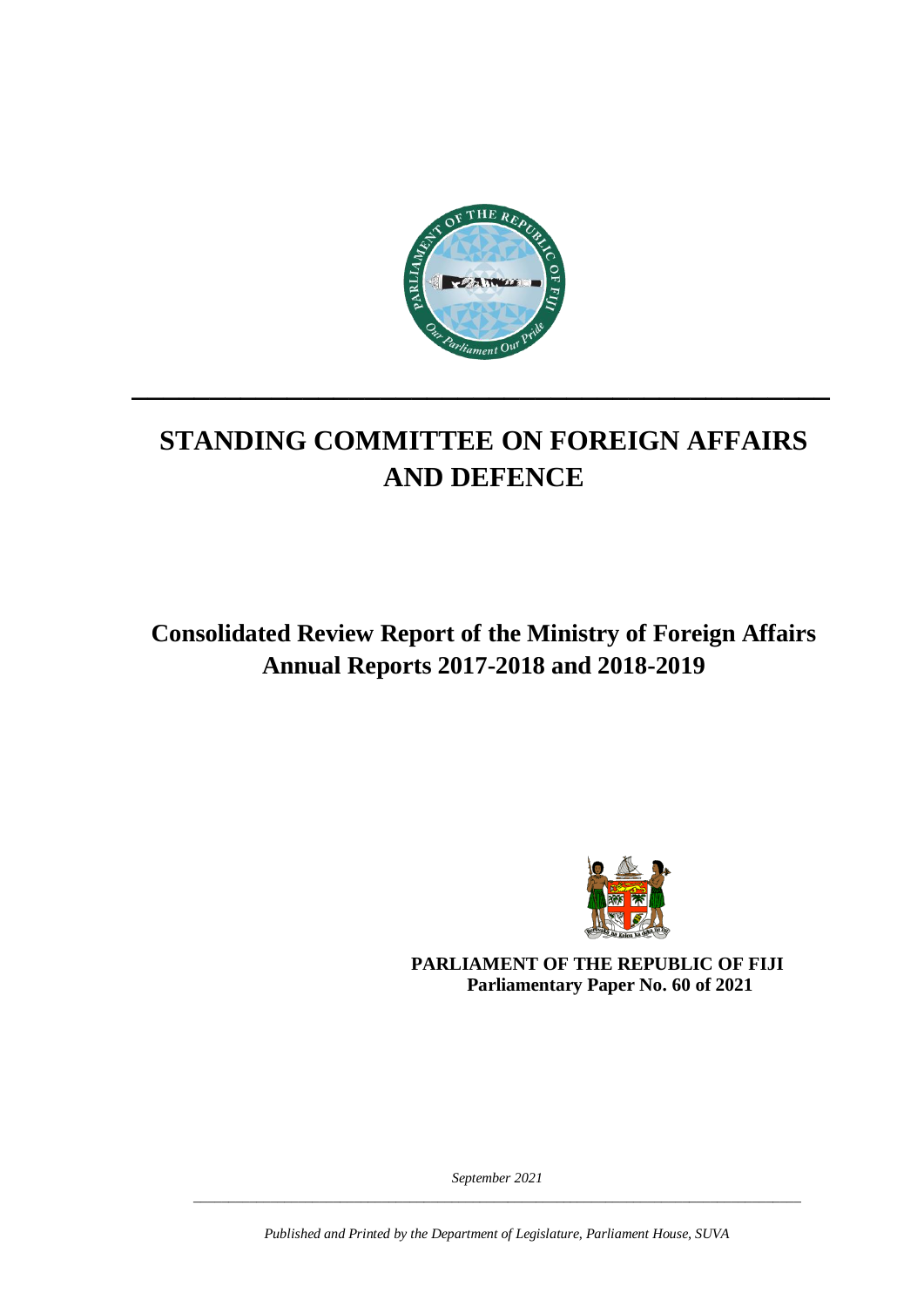### **Table of Contents**

| 1.0 |  |
|-----|--|
| 1.1 |  |
| 1.2 |  |
| 1.3 |  |
| 2.0 |  |
| 2.1 |  |
| 2.2 |  |
| 3.0 |  |
| 4.0 |  |
| 5.0 |  |
| 6.0 |  |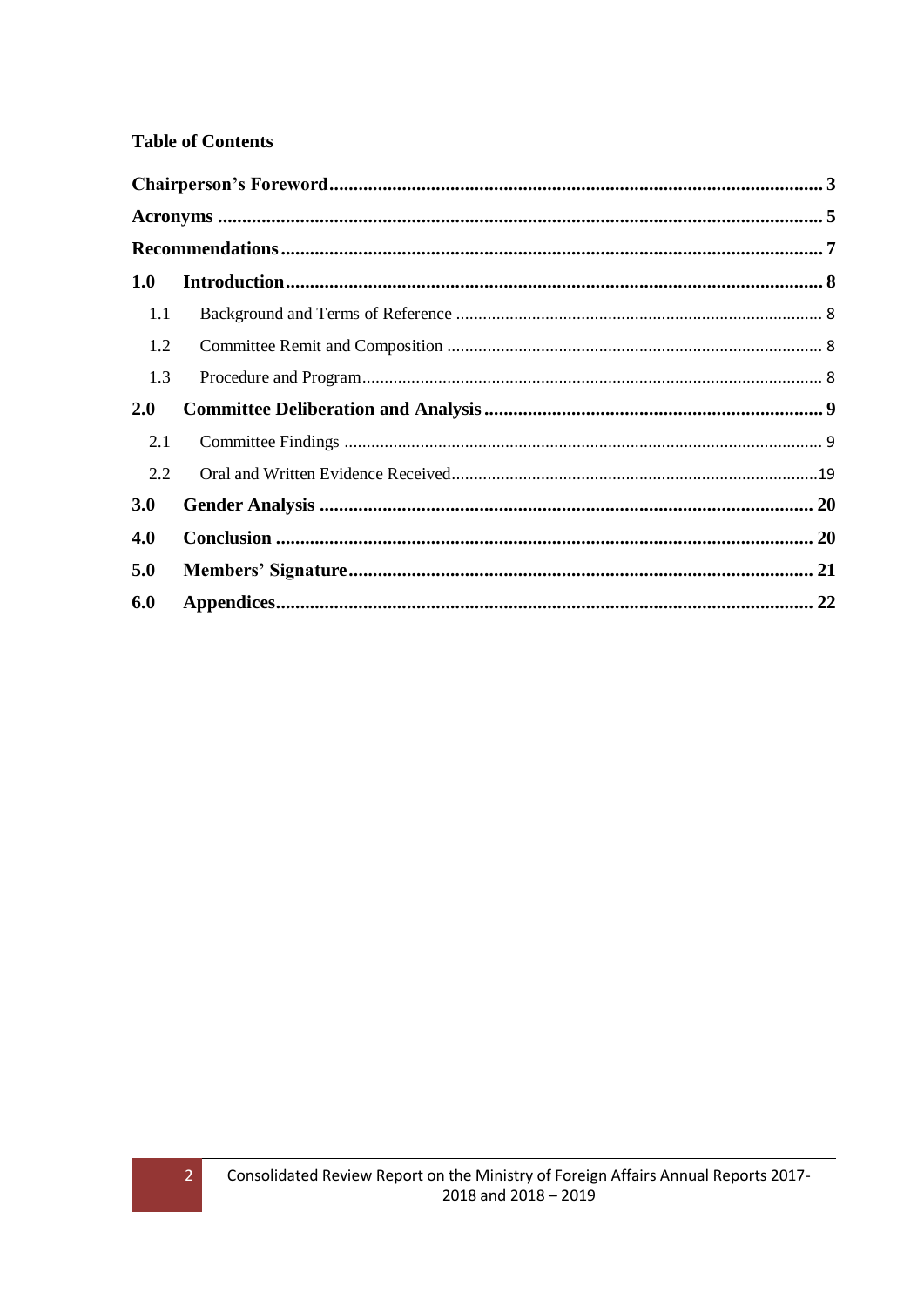## <span id="page-2-0"></span>**Chairperson's Foreword**

I am pleased to present the Consolidated Review Report on the Ministry of Foreign Affairs Annual (MFA) Reports 2017-2018 and 2018-2019.

The Committee when reviewing the Reports, received oral virtual and written submissions from the Ministry of Foreign Affairs. The Ministry was represented by the Deputy Secretary and officials. The Committee could not meet the ministry officials face to face due to COVID-19 safety protocols.

In summary the two (2) reporting periods covered the following:

- The Ministry of Foreign Affairs Organisational Structure;
- The Seven (7) Divisional Key Performance Indicators;
- The Ministry of Foreign Affairs Achievements and Results aligned to the Corporate Plan for 2017-2018 and the Operational Plan for 2018-2019; and
- The Ministry's audited financial statements for the reporting periods.

The Annual Reports captures Fiji's global leadership at various multilateral platforms including Fiji's successful leadership on oceans and climate change. This was reflected through its copresidency with Sweden on the 1<sup>st</sup> UN Oceans Conference in New York and also at the UN Framework Convention on Climate Change (UNFCCC) Conference of Parties (COP 23). Fiji created history in becoming the first Small Islands Developing State to preside over these two important Forums.

During Fiji's presidency, effective initiatives such as the Talanoa Dialogue facilitated an inclusive dialogue process that encouraged countries to collectively raise ambition of 1.5 degrees celcius. In addition, Fiji's successful leadership of the UN climate change COP 23 paved the way for Fiji to strategically position its Foreign Policy towards regional and global leadership and re-asserted her regional hub status.

Also the Ministry undertook Restructure and achieved the following outcomes:

- Implementation of Government Reforms Job Evaluation Review (JER), Open Merit Recruitment Selection (OMRS), Performance Management Framework (PMF)
- Establishment of Oceania Bureau to oversee regional relations

While applauding the achievements of the Ministry, the Committee had identified some opportunities for improvements. The reporting periods beginning 2014 were significant since after a lapse of eight years, Fiji's return to parliamentary democracy under the new Constitution enabled Fiji to sign and ratify several important treaties and conventions that were long overdue. The Committee notes the extensive rehabilitation works after TC Winston in 2016 was enabled through several MOAs and MOUs with bilateral partners and international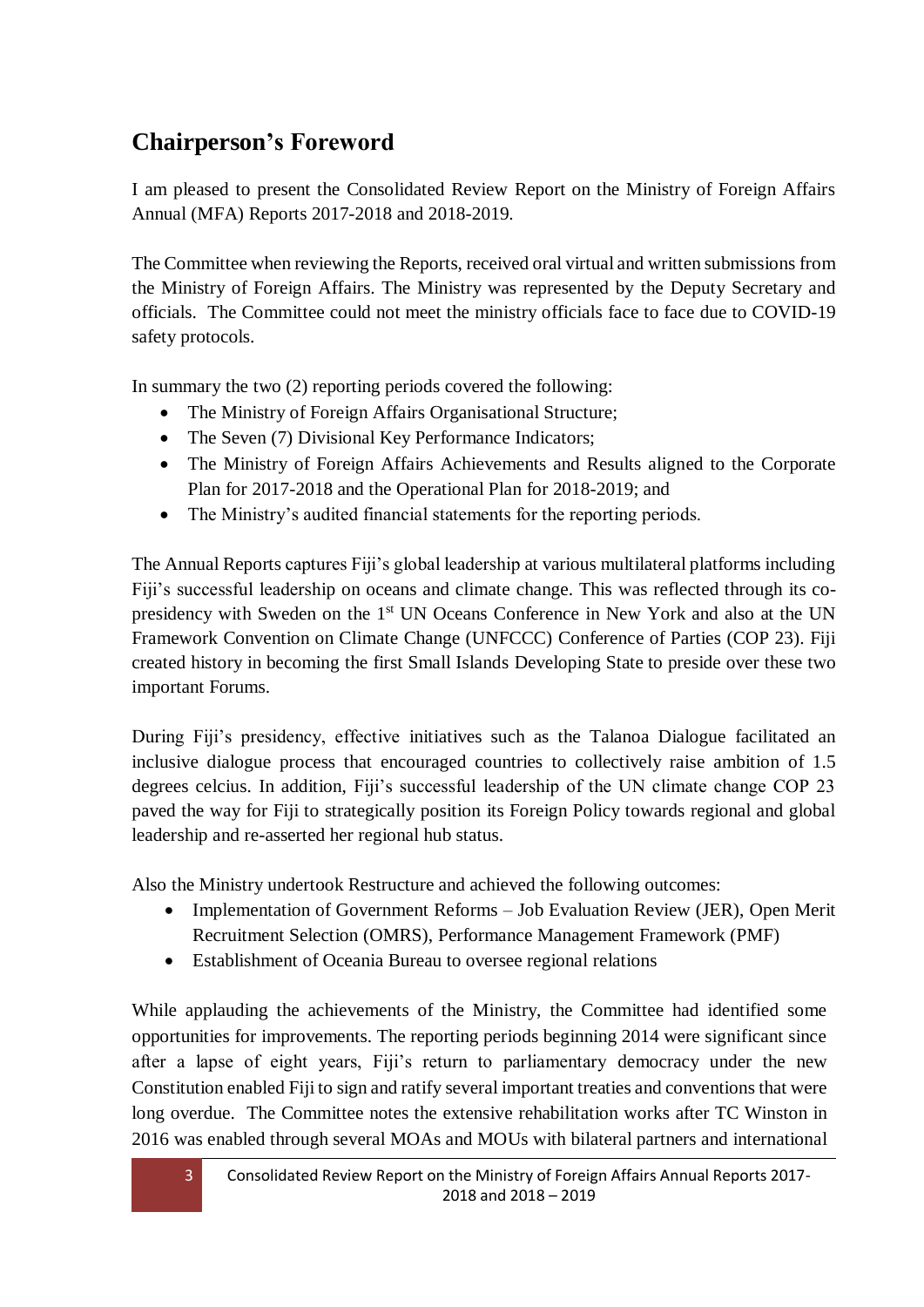NGOs.

The Committee recommends that:

- The Ministry include reports and communiques of meetings attended abroad;
- The Ministry in future, to report on outcomes and highlights achieved during the reporting period aligned to the operational and the annual operational plan; and
- The Ministry is to provide timely updates to Parliament on the re-alignment of its ministerial assignments.

The Committee therefore recommends that Parliament considers the merits of this report without delay.

The Committee commends the contributions by stakeholders that assisted in the preparation of this report.

I take this opportunity to thank members of my Committee and the Secretariat for compiling this bipartisan report.

On behalf of the Standing Committee on Foreign Affairs and Defence, I submit this report to the Parliament.

\_\_\_\_\_\_\_\_\_\_\_\_\_\_\_\_\_\_\_\_\_\_

**Hon. Alexander O'Connor Chairperson**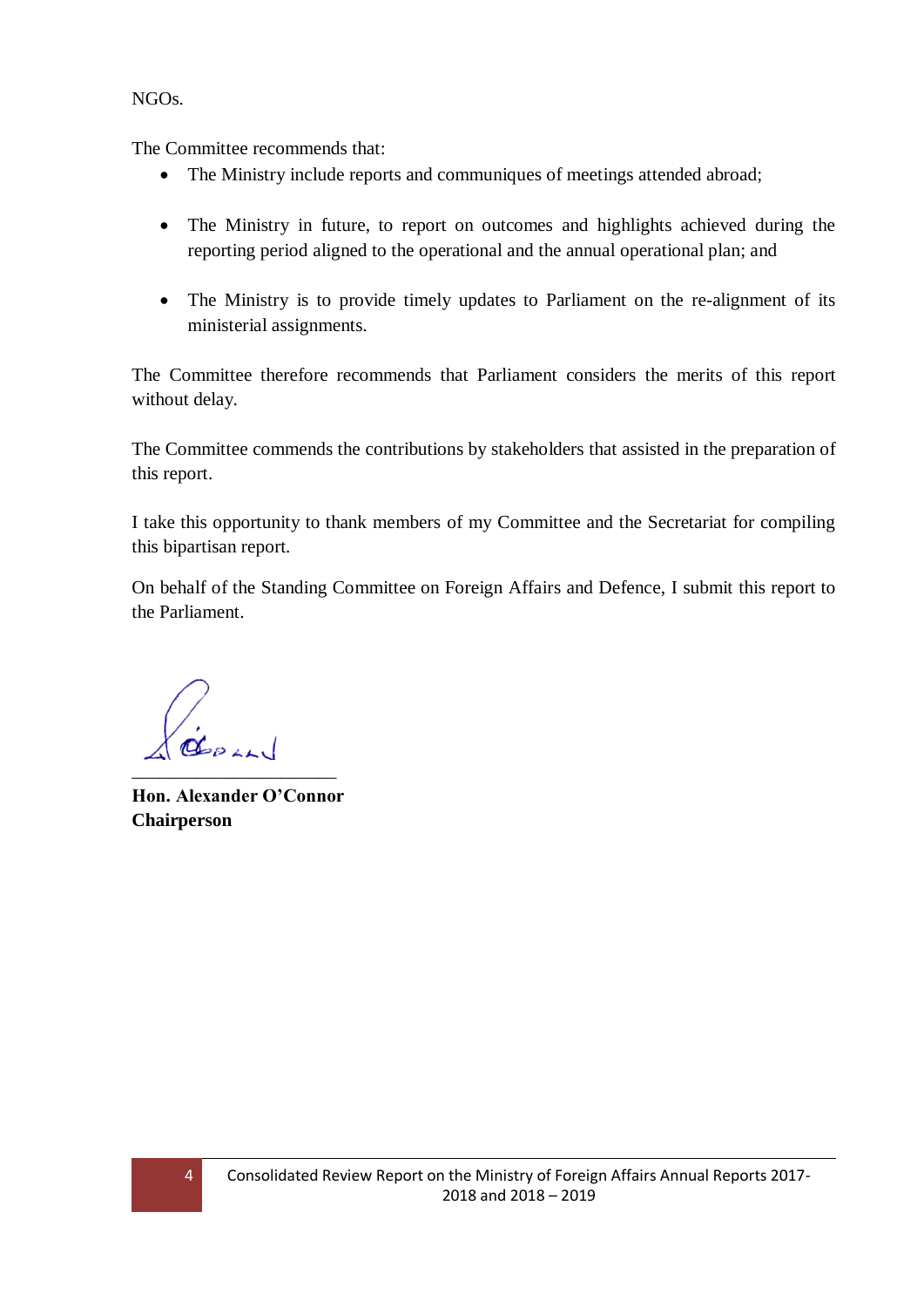## <span id="page-4-0"></span>**Acronyms**

| <b>BBNT</b>     | Bio-diversity Beyond National Jurisdiction                      |  |  |
|-----------------|-----------------------------------------------------------------|--|--|
| <b>CAPP</b>     | <b>Climate Action Pacific Partnership</b>                       |  |  |
| <b>CRPD</b>     | Convention on the Rights of Persons with Disabilities           |  |  |
| <b>DINFO</b>    | Department of Information                                       |  |  |
| <b>FFA</b>      | Forum Fisheries Agencies                                        |  |  |
| <b>FSO</b>      | Foreign Service Officer                                         |  |  |
| <b>FOSR</b>     | Fiji Overseas Service Regulations                               |  |  |
| <b>FMIS</b>     | Financial Management Information System                         |  |  |
| <b>FVS</b>      | Fiji Volunteer Services                                         |  |  |
| <b>ICRC</b>     | International Committee of the Red Cross                        |  |  |
| <b>ISA</b>      | <b>International Seabed Authority</b>                           |  |  |
| <b>JER</b>      | <b>Job Evaluation Review</b>                                    |  |  |
| <b>MACC</b>     | <b>Maritime Affairs Coordination Committee</b>                  |  |  |
| <b>MFA</b>      | Ministry of Foreign Affairs                                     |  |  |
| <b>MOAs</b>     | Memorandum of Agreement                                         |  |  |
| <b>MOUs</b>     | Memorandum of Understannding                                    |  |  |
| <b>MS Teams</b> | Microsoft Office 365 Teams Application                          |  |  |
| <b>NDNO</b>     | National Disaster Management Office                             |  |  |
| <b>NDP</b>      | National Development Plan                                       |  |  |
| <b>ODA</b>      | <b>Overseas Development Assistance</b>                          |  |  |
| <b>OHCHR</b>    | Office of the United Nations High Commissioner for Human Rights |  |  |
| <b>OMRS</b>     | Open Merit Recruitment and Selection                            |  |  |
| <b>PMF</b>      | Performance Management Framework                                |  |  |
| <b>PNG</b>      | Papua New Guinea                                                |  |  |
| <b>PSIDS</b>    | Pacific Small Islands Developing States                         |  |  |
| <b>SDGs</b>     | <b>Sustainable Development Goals</b>                            |  |  |

5 Consolidated Review Report on the Ministry of Foreign Affairs Annual Reports 2017- 2018 and 2018 – 2019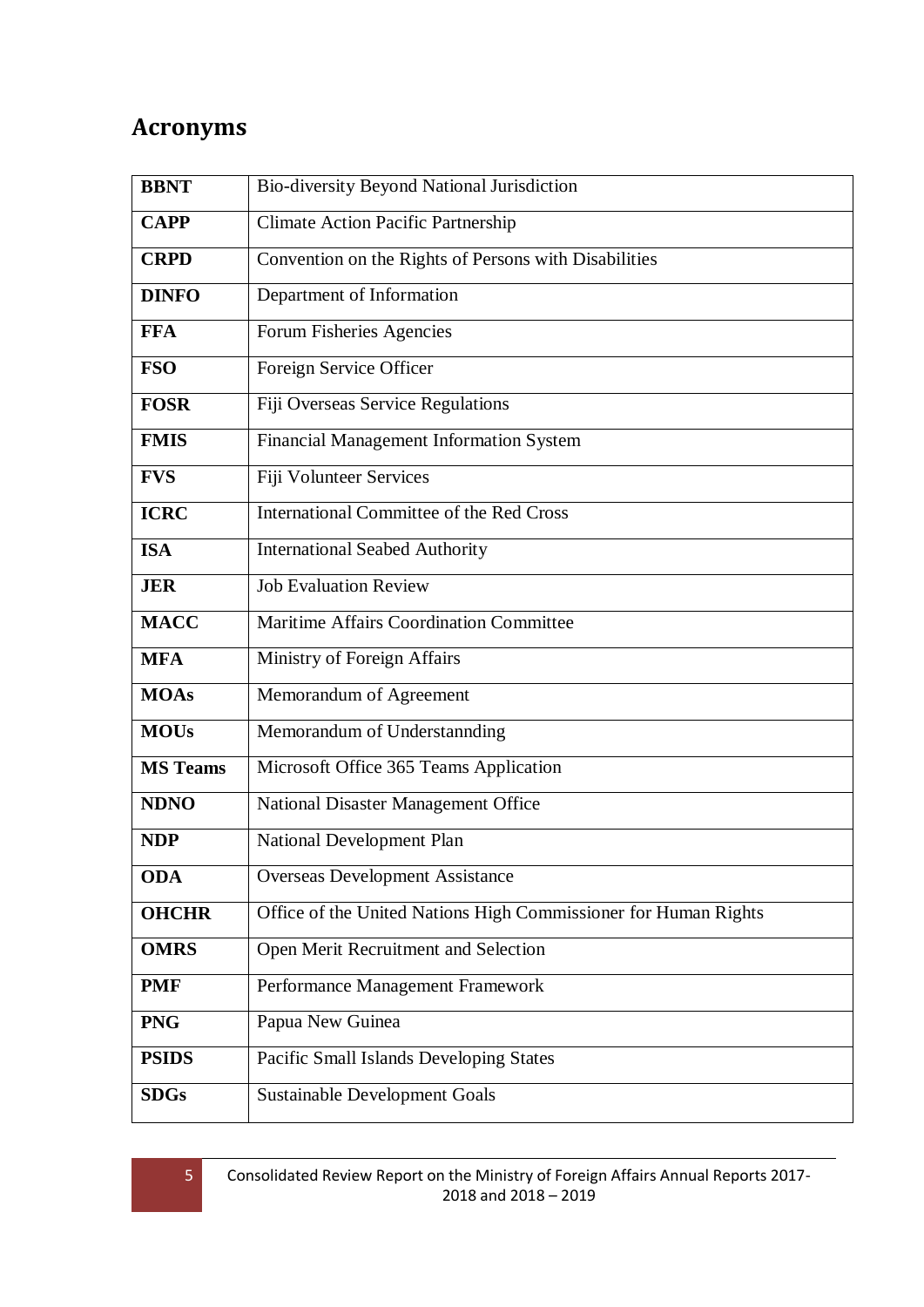| <b>SGs Office</b> | Office of the Solicitor General                        |
|-------------------|--------------------------------------------------------|
| <b>SO</b>         | <b>Standing Orders</b>                                 |
| <b>SPC</b>        | Secretariat of the Pacific Community                   |
| <b>UNECA</b>      | UN Economic Commission in Africa                       |
| <b>UNFCCC</b>     | United Nations Framework Cooperation on Climate Change |
| <b>UNHCR</b>      | The United Nations Human Rights Council                |
| <b>WFP</b>        | World Food Program                                     |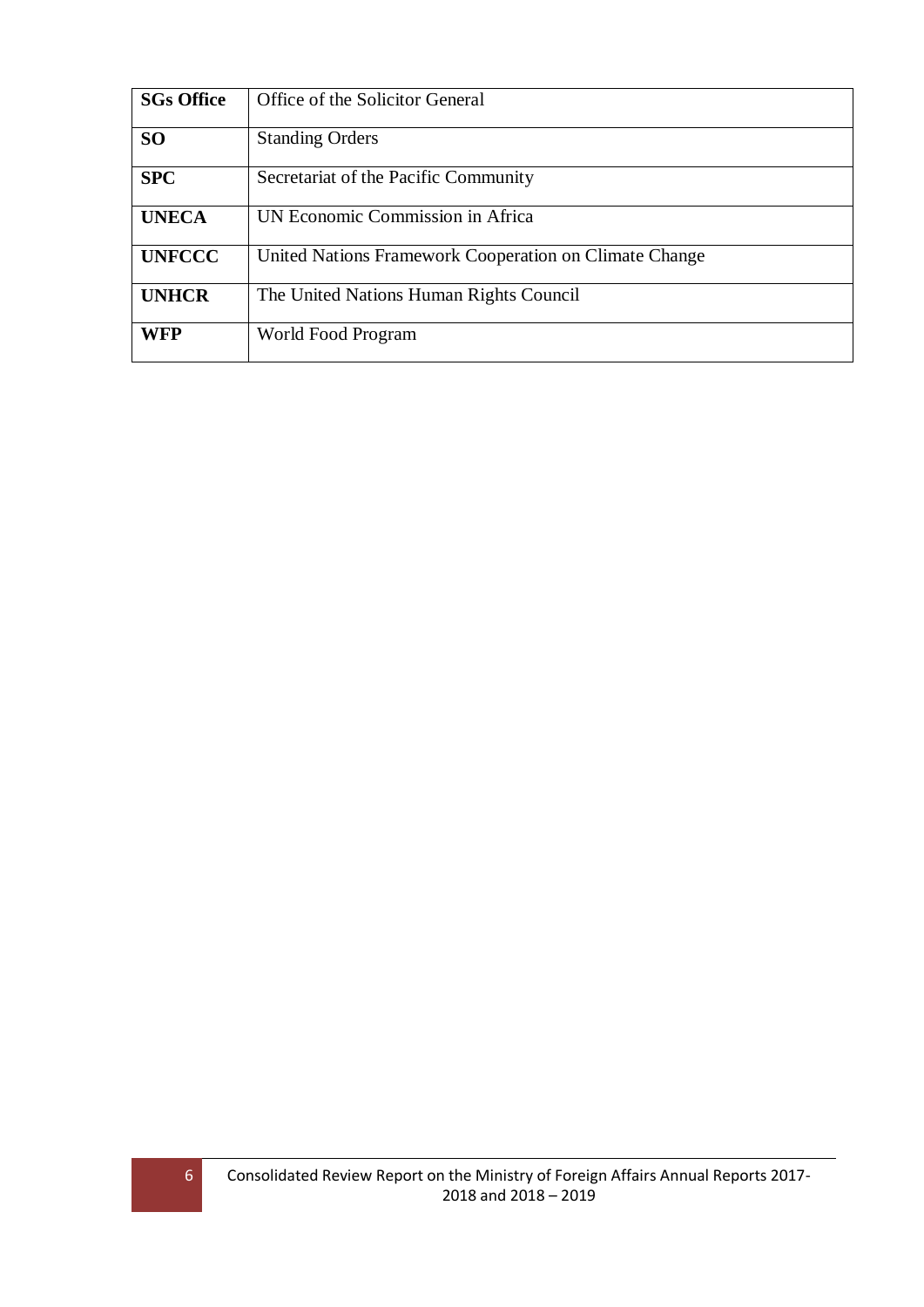## <span id="page-6-0"></span>**Recommendations**

The Committee recommends that:

- 1. The Ministry (MFA) to include reports and communiques of meetings attended abroad;
- 2. The Ministry in future, to report on outcomes and highlights achieved during the reporting period aligned to the operational plan and highlight both Diplomatic and High Level Visits to Fiji for presentation of credentials, cross-accreditation, signing of MOUs and MOAs;
- 3. The Ministry to provide timely updates to Parliament on the above Climate Change Adaptation Outcomes for vulnerable communities Fiji wide; and
- 4. The Ministry to provide timely updates to Parliament on the alignment of line ministries to the outcomes of Fiji's ratification of Treaties as measured by the Treaties Division/AG's Chambers and MFA in achievement of the relevant ministry specific NDPs and SDGs.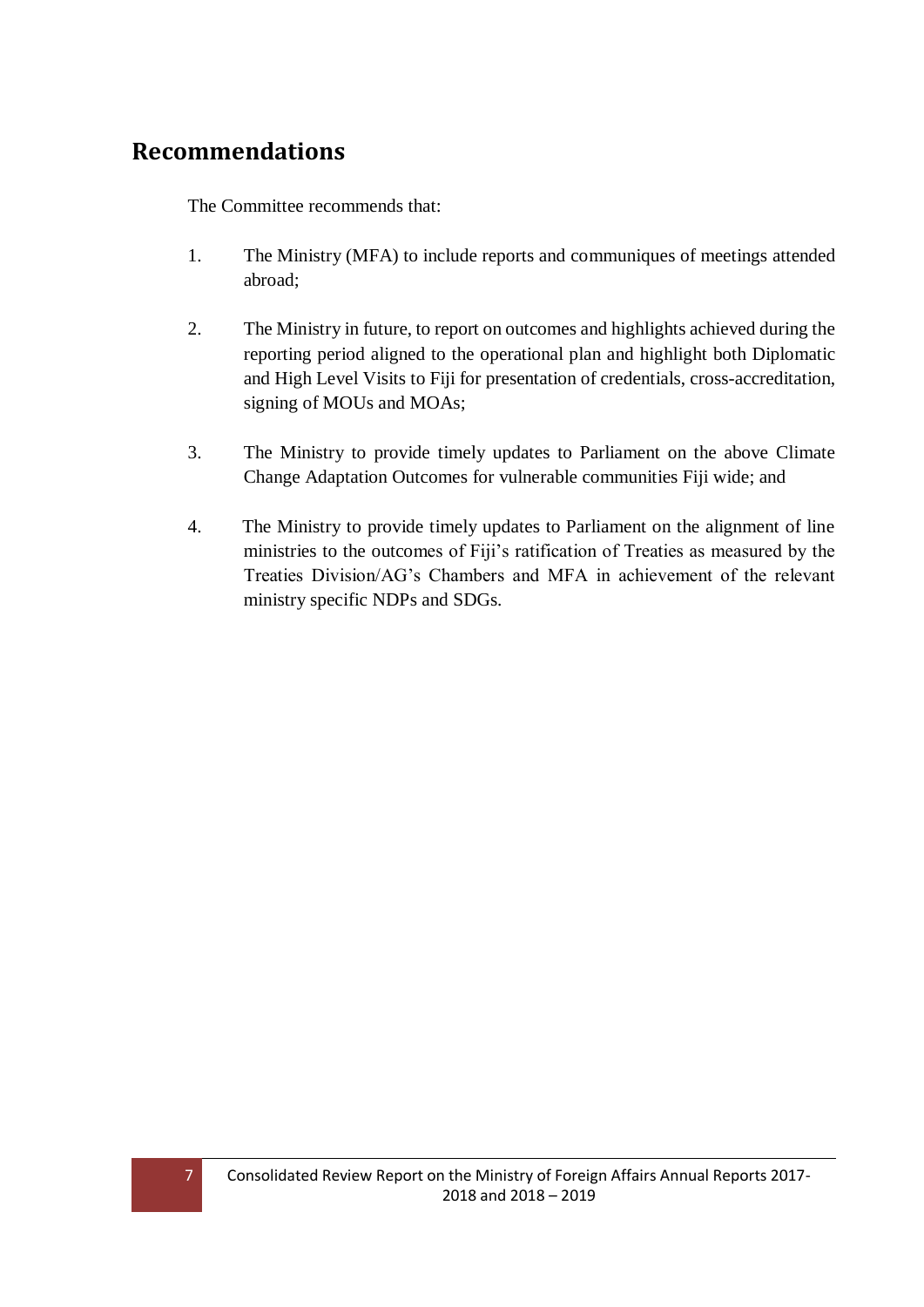## <span id="page-7-0"></span>**1.0 Introduction**

### <span id="page-7-1"></span>**1.1 Background and Terms of Reference**

The Committee had its first meeting on Monday  $21<sup>st</sup>$  June 2021 to review report on the Ministry of Foreign Affairs Annual Reports 2017-2018 and 2018-2019. On Monday 5<sup>th</sup> July, 2021 the Ministry made virtual online submissions on the MS Office Teams application in Suva.

The Report is divided into three parts:

- I. **Part One** focuses on the Committee recommendations;
- II. **Part Two** covers the Findings of the report to Parliament;
- III. **Part Three** -covers the Conclusion.

### <span id="page-7-2"></span>**1.2 Committee Remit and Composition**

Pursuant to Standing Orders 109(2) (e), the Standing Committee on Foreign Affairs and Defence is mandated to look into matters related to Fiji's relations with other countries, development aid, foreign direct investment, oversight of the military and relations with multi-lateral organisation.

The members of the Standing Committee on Foreign Affairs and Defence are as follows:

- 1.2.1 Hon. Alexander O'Connor Chairperson
- 1.2.2 Hon. Dr. Salik Govind Deputy Chairperson
- 1.2.3 Hon. Selai Adimaitoga Member
- 1.2.4 Hon. Pio Tikoduadua Member
- 1.2.5 Hon. Adi Litia Qionibaravi Member

#### <span id="page-7-3"></span>**1.3 Procedure and Program**

The Standing Committee on Foreign Affairs and Defence conducted its deliberation from the  $21<sup>st</sup>$  June until  $10<sup>th</sup>$  August  $2021$  using the online MS Office Teams, also received written and oral submissions from the Ministry of Foreign Affairs (MFA).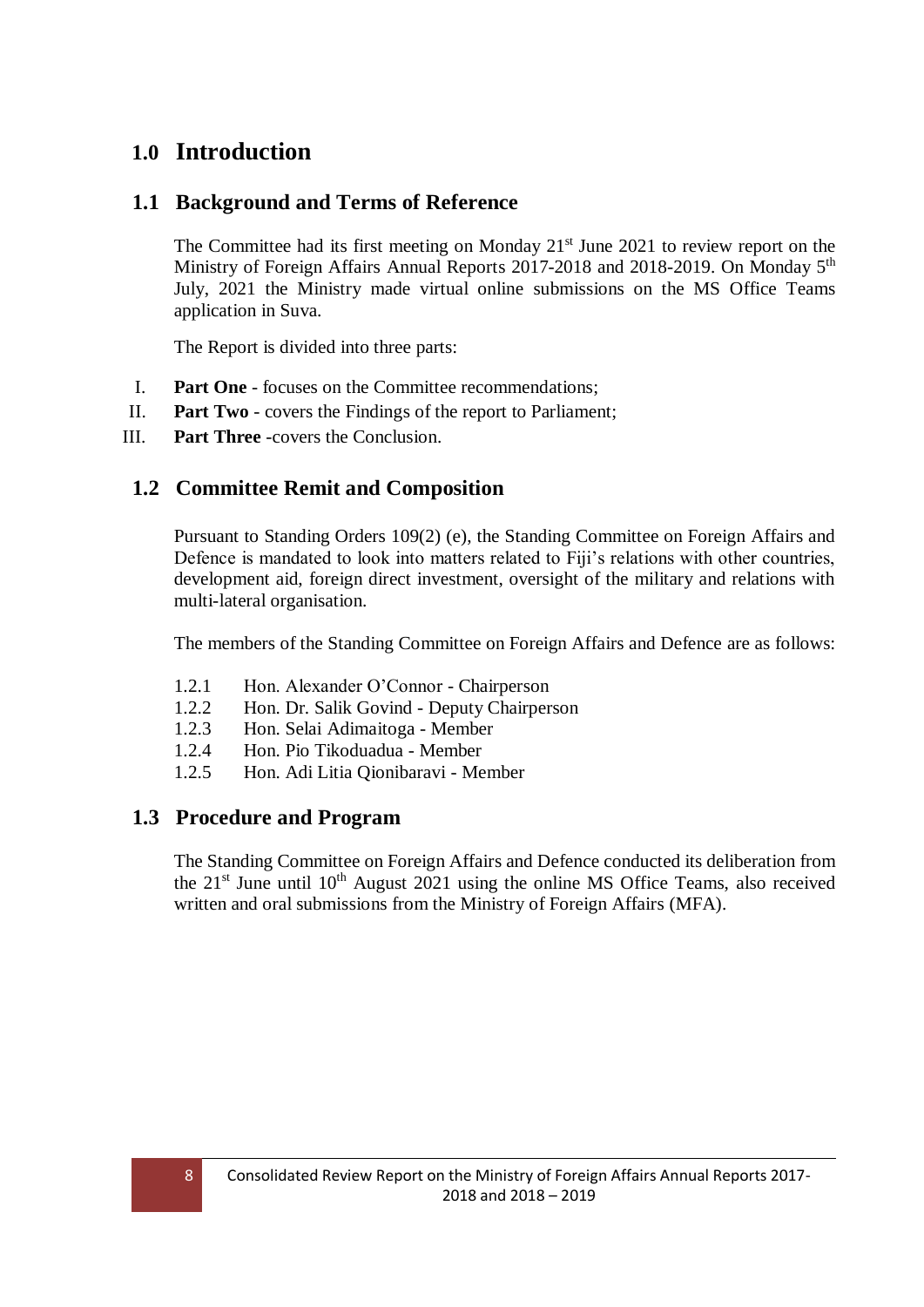## <span id="page-8-0"></span>**2.0 Committee Deliberation and Analysis**

## <span id="page-8-1"></span>**2.1 Committee Findings**

The Committee observed the following activities from the reports of the two (2) reporting periods (2017-2018 & 2018-2019):

### **High Level Meetings**

### **Fiji and Argentina signed Diplomatic Visa Waiver Agreements**

Fiji and Argentina have enjoyed 46 years of diplomatic relations. Cooperation has mostly been undertaken at the multilateral level. Signed on the  $24<sup>th</sup>$  September 2017, by our Prime Minister and Argentina's Foreign Affairs Minister Hon. Jorge Faurie, this Visa Agreement is the first step towards creating opportunities for mutual cooperation in expanding business and trade to South America. This will also encourage visits by sporting teams and tourism activities between both countries thus, solidifying cultural and people-to-people relationship.

Fijian nationals holding an ordinary or official passport will no longer require a visa when entering Argentina following the formalisation of this visa waiver Agreement which came into effect on 10 January 2018. This agreement will facilitate movement of people and enhance our current areas of cooperation in capacity development and training. Fijians have undertaken short term courses in Argentina over the years.

- **The Honourable Prime Minister held bilateral dialogue with Canadian Prime Minister Mr. Justin Trudeau**, his Minister for Climate Change Hon. Catherine McKenna and a number of officials of the Canadian Government on the margins of the Climate Action Meeting in Montreal, Canada, from the  $12<sup>th</sup> - 17<sup>th</sup>$  August, 2017. During that meeting, Canada assured:
	- (i) Its support towards Fiji's Presidency of COP 23;
	- (ii) Its support towards Fiji's candidature for the United Nations Human Rights Council (UNHRC) Presidency.
- **Hon. Prime Minister held bilateral dialogue with His Royal Highness, Prince Harry, Duke of Sussex, on the margins of the 52nd Session of the International Sugar Organisation (ISO) in the United Kingdom, in December 2017.**

Topics of interest was Fiji's growing engagement with the Commonwealth, new opportunities for cooperation between Fiji and the United Kingdom and reinforcing historical ties between the Fijian and British peoples.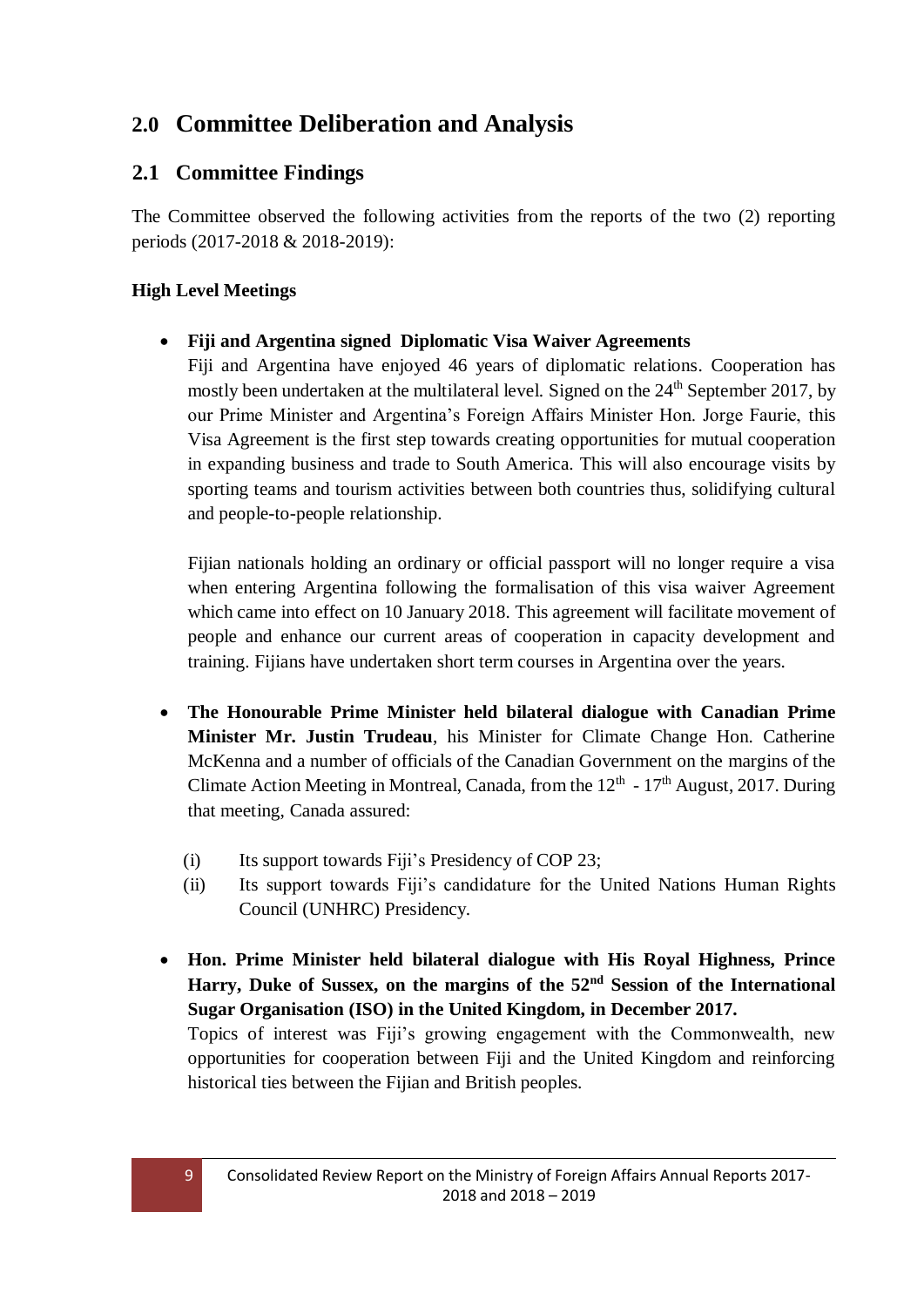This meeting was an opportunity to highlight mutual areas of cooperation for Fiji and the Commonwealth. Fiji hosted the Conference of Commonwealth Education Ministers in 2019, for the first time. Prince Harry expressed his appreciation for the major contributions made by Fijians in the British Army, many of whom he served alongside during his own military service, including a deployment in Afghanistan. His Royal Highness congratulated Fiji for winning the Gold medal in Rugby Sevens at the 2016 Olympic Games. He said he was a keen follower of Fijian rugby and passionate about watching Fiji play.

Prince Harry also reiterated Britain's support for Fiji's efforts to rebuild post TC Winston, and Fiji for its efforts in environmental sustainability and food security.

In recent years, we have seen how UK is using the Commonwealth and by extension the Royal family to deepen its engagement globally, especially in Commonwealth countries. This approach has led to the establishment of more UK embassies globally including the Pacific. In Fiji, they have expanded its office in Suva both in terms of staff, areas of cooperation and also funding support. The visit by the Duke of Sussex is a diplomatic reassurance or confirmation of UK's interest and commitment in Fiji and the region towards political and economic relations.

 **Presentation of Credentials to African Union by Fiji's Permanent Representative to the African Union, Ambassador Brigadier-General (ret'd) Mosese Tikoitoga to the Chairperson of the African Union Commission (AUC) His Excellency Mr. Moussa Faki Mahamat at the African Union Headquarters in Addis Ababa, Ethiopia on the 19th April, 2018.**

The African Union remains a Strategic engagement partner for Fiji. Previously, the Fiji Mission in Addis Ababa was accredited to the AU. Our engagement with the AU is mostly at the multilateral level, as they form a key negotiating group at the UN General Assembly.

The African Union is one of the biggest political bloc in the world. In any multilateral fora, Africa is very influential and they move consensus. For Fiji to be able to attain and maintain its global leadership status, it needs the support of its allies in Africa and the African bloc. Fiji's achievements as President of the G77, President of the UN General Assembly, membership and President of the UN Human Rights Council and President of COP 23 was only possible with the support of developing countries (G77) in which the African bloc holds the majority vote**.**

This fulfilled a long-standing desire to ensure Fiji's footprint is visible on the African continent. This milestone also underscored the importance of Africa to Fiji and the international community at large.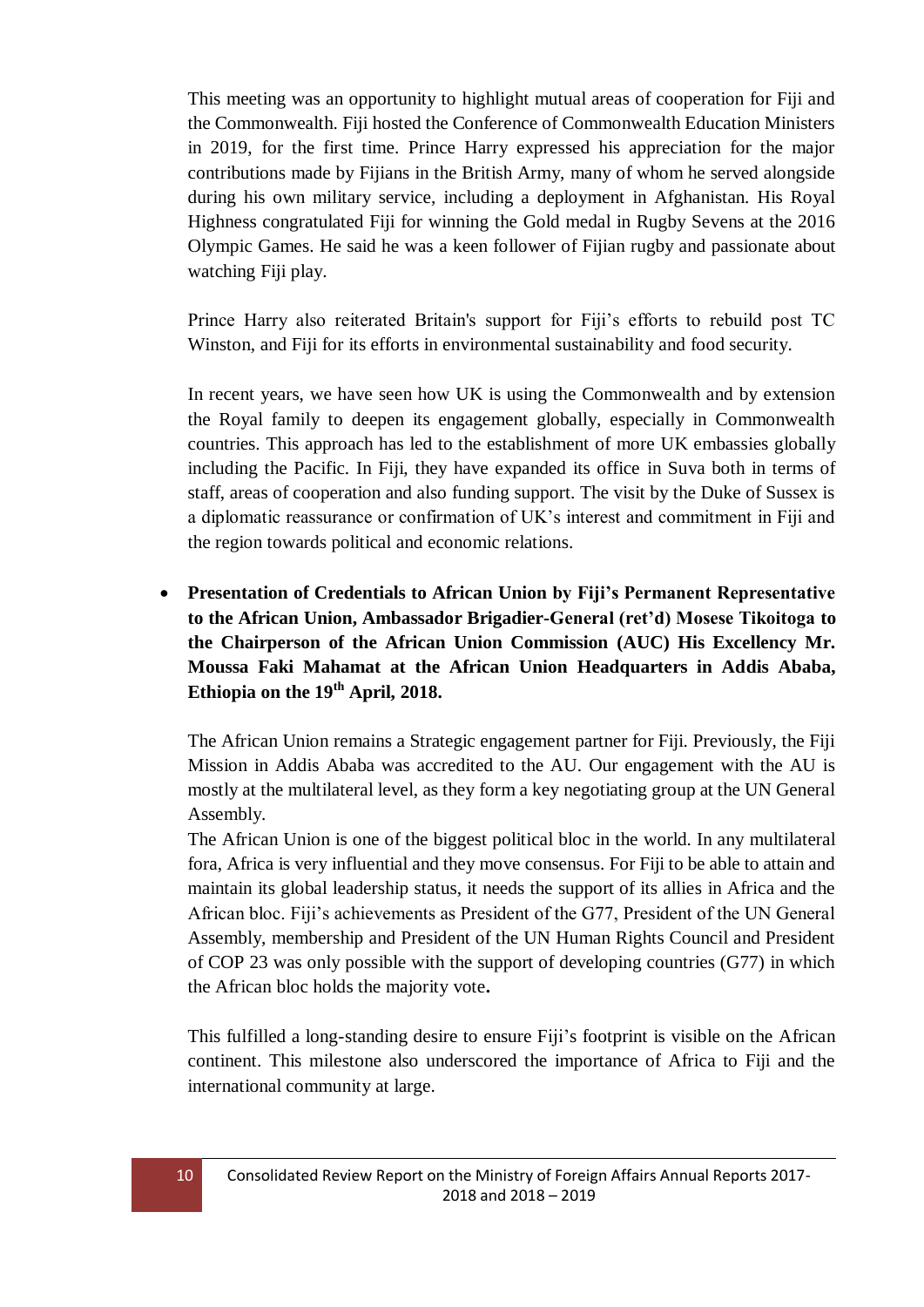#### **Hon. PM Bainimarama's visit to Beijing, PRC**

The inauguration of the Belt and Road Forum (BRF) from  $14 - 15$  May, 2017 was held under the theme of "Belt and Road: Cooperation for Common Prosperity", with the aim of discussing avenues to boost and build cooperation platforms. He was accompanied by the Minister for Trade and Senior Officials.

The Forum was conducted, in accordance with the key strategic outcomes of the Belt Road Initiative, expanding consensus on how to promote international cooperation; emphasising practical cooperation in key strategic areas including policy coordination, developing infrastructure, promoting trade, strengthening financial integration, promoting people-to-people exchanges and setting a vision for long-term cooperation.

#### **Bilateral Discussions**:

The Honourable Prime Minister met with several world leaders on the margins of the BRF. These included President Joko Widodo of Indonesia, President Vladmir Putin of Russia and Madam Christie Lagarde, Managing Director of the International Monetary Fund.

At the conclusion of the BRF, the Honourable Prime Minister met with the President of the World Bank, the President of the Asian Infrastructure and Investment Bank, the Chairman of the Bank of China, Chairman of China Railway Group, and the Chairman of the China Poly Group.

The Honourable Prime Minister also held bilateral discussions with Premier Li Keqiang and President Xi Jinping. The issues raised included the COP 23 presidency and the Sugar industry. China has responded positively to Fiji's issues, stating their support for Fiji's COP 23 presidency, and urging that our relevant officials communicate further on the issues raised at the Meetings.

Fiji and China signed three (3) Memorandum of Understanding (MOU) in the following areas:

- Economic and Technical Cooperation This Grant by China, provides a total of RMB Yuan 300 million to Fiji. This is equivalent to F\$91m.
- $\triangle$  Partial Debt Exemption China agrees to exempt Fiji's re-payment obligations under previous loans amounting to RMB 40m equivalent to.
- $\triangleleft$  Letter of Exchange on the 200 vehicles By mutual agreement, China is providing Fiji with 200 vehicles, which consist of 20 cargo vans, 30 ambulances, 50 Police cars, 50 School Buses and 50 mini buses.

Fiji and China are cooperating on numerous bilateral initiatives based on bilateral cooperation and Agreements. These areas include agriculture, culture, education, energy, infrastructure, sports, and trade amongst other sectorial areas of cooperation.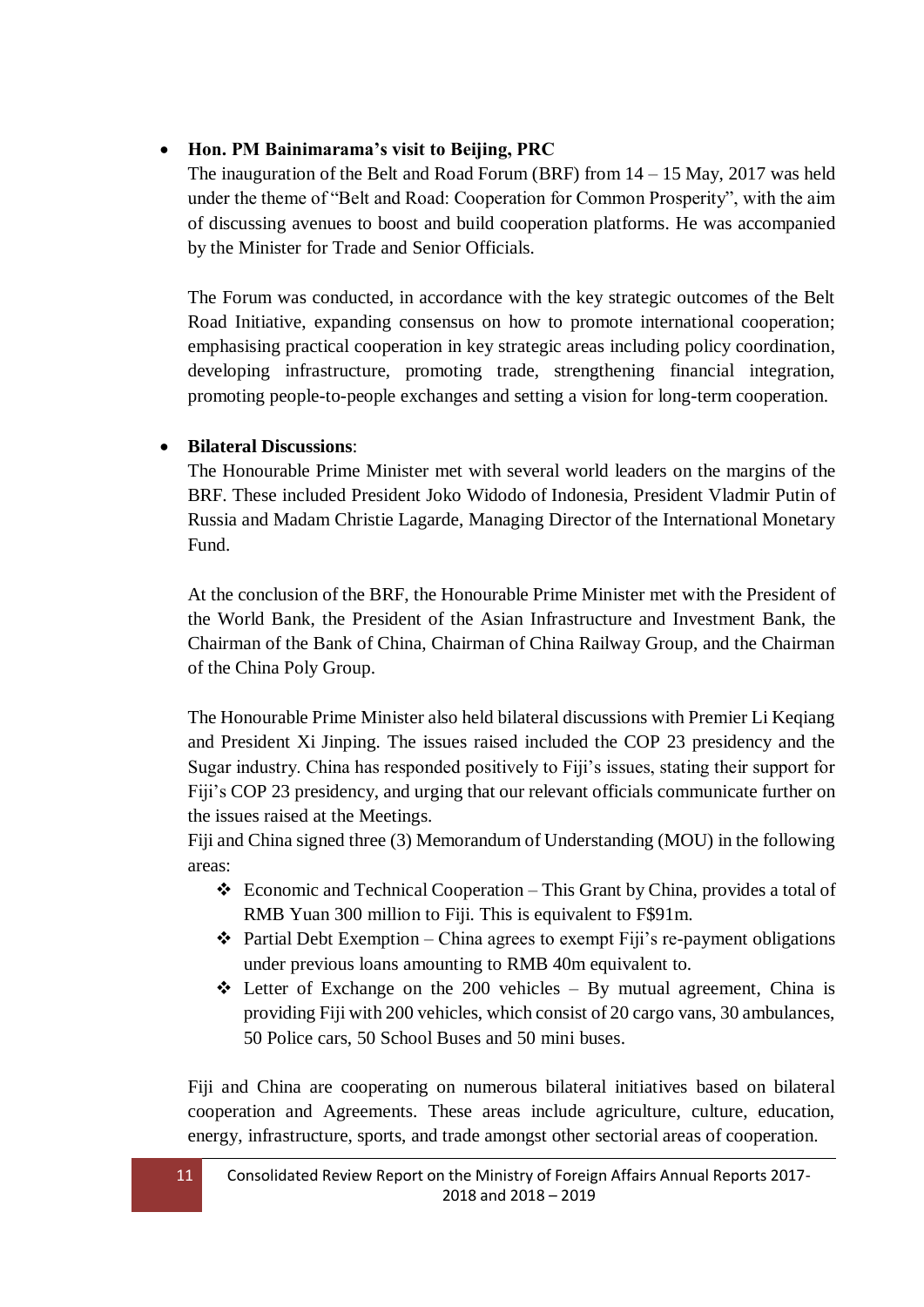However, Fiji has a wide range of new opportunities for cooperation that are accessible through the Belt Road initiative.

**Climate Change**

In response to request formalised to President Putin by Hon. PM in the margin of the BRF, the Russian Federation donated USD800, 000 to Fiji's COP23 Presidency.

 **Hon. PM Bainimarama's visit to Astana, Kazakhstan** was at the invitation of the Prime Minister Hon. Bakytzhan Sagintayev during the Astana Expo of 2017.

Fiji and Kazakhstan highly appreciate each other's achievements and support the aspirations of both countries to move to a new level of political and economic development; vital to note that both countries see each other as reliable partners, a source of profitable opportunities and jointly work to achieve even greater results. It is this approach that will give rise to synergy as the outcomes of the bilaterals also indicated that both countries maintain full mutual understanding and respect, largely adhere to similar approaches and share positions on issues on the international and regional agendas.

Fiji and Kazakhstan are willing to further consolidate the close relationship between the two nations and the two peoples, and usher in a brighter future of the development of both countries. The two sides agreed to continue to strengthen cooperation in such fields as industrial capacity, trade, agriculture and infrastructure, and continuously improve connectivity through the tourism sector; the Astana Travels has been designated to entice tourists to Kazakhstan.

Joint efforts should also be made to foster new growth areas for cooperation in green energy with the focus of the Astana Expo as "Future Energy" where both countries can work together to achieve qualitative changes in the energy sector, primarily for the development of alternative sources of energy and new ways of transportation. Finding sustainable energy supplies is a critical and growing global concern. A grant of US\$100,000 was given by the Government of Kazakhstan to the Fijian Government to undertake research on Future Energy that was in line with the Fijian Government's priorities to promote sustainable energy, reduce carbon emissions and achieve the intended targets under the Paris Agreement.

Continued cooperation before common challenges by the two countries with each supporting the other in the multilateral forum: Fiji supporting Kazakhstan's bid to be a non-permanent member of the UNSC in 2017, and Kazakhstan supporting Fiji's bid to UNGA-71 Presidency; this also indicates the close cooperation in international and regional affairs which the two countries share to promote together peace, stability and prosperity in the world; Kazakhstan's support to Fiji's upcoming COP23 Presidency and Oceans Summit, New York was also acknowledged.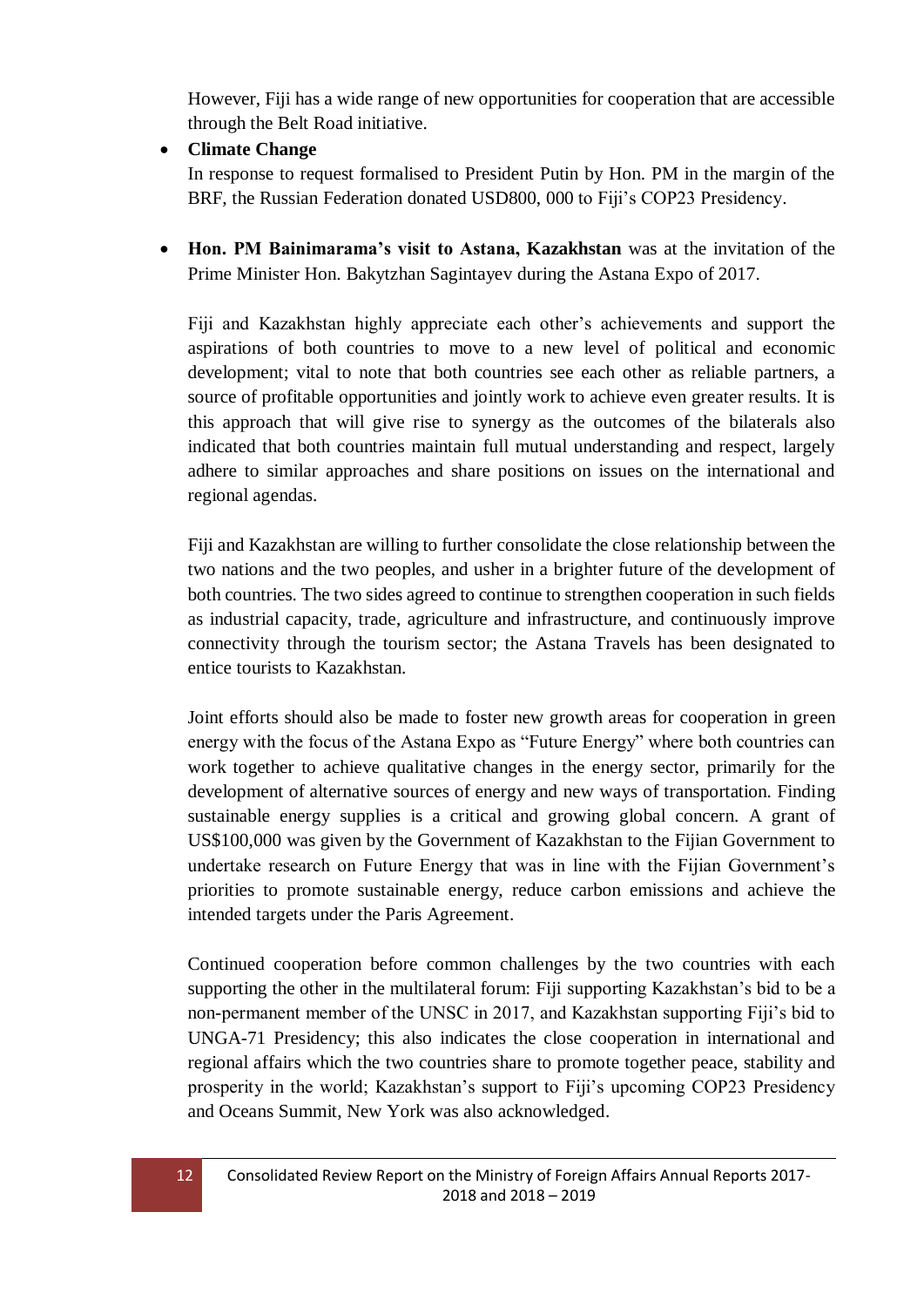Kazakhstan has every opportunity to become a major supplier of organic food and as such has expressed interest in cooperating with the experts from the Agriculture Sector to enable companies from Fiji to export tropical fruits to Kazakhstan and vice versa.

• Hon. PM Bainimarama's visit to Tokyo, Japan on the occasion of the 8<sup>th</sup> Japan and Pacific Leaders Meeting (PALM 8) on 18<sup>th</sup> and 19<sup>th</sup> May 2018.

It was an opportunity for the Hon. Prime Minister to meet face to face with the Prime Minister of Japan and other Heads of Governments of the Pacific Island Countries to strengthen bilateral relations and advance the socio-economic development of Fiji.

Fiji attends the PALM Summit Leaders meeting every 3 years. In the 3 year period the following socio-economic development assistance has been provided to Fiji:

- i. \$100 Million for Stand-By Loan for Disaster Risk and Rehabilitation
- ii. \$200 Million Loan for Emergency COVID-19 Response
- iii. \$10 Million grant for the procurement of medical equipment for the Health sector
- iv. \$17 Million worth of assistance for the procurement of Early Tsunami Warning System, Ice Plant and Dredger.
- v. \$5 Million worth of assistance in the supply of maritime search and rescue equipment for the Fiji Police Force.

## **H.E. The President Major General (Ret'd) Jioji Konusi Konrote visited Australia to attend the Opening Ceremony of the Commonwealth Games from 4 th - 15th April, 2018 on the Gold Coast.**

H.E. met with Australian dignitaries and strengthened ties with Australia and members of the Commonwealth and a rare opportunity to meet with most Commonwealth Leaders during the margins of the Games and advocate on critical issues such as Climate Change**.**

## **Official Visit by the Hon Prime Minister of Papua New Guinea Hon. Peter O'Neill from 8th to 10th June 2018.**

Cooperation and leadership between Fiji and PNG is vital to advancing the interests and concerns of the South Pacific as a whole. The visit by the Prime Minister of PNG had been a significant step in the warming of relations between the two countries. Relations between Fiji and PNG have gone through testing times over the years. In 2013, Hon. Prime Minister made his first state visit to PNG during which he expressed appreciation and affirmed to the future of the Fiji-PNG relations remaining solid and promising. Furthermore as the two of the larger Pacific Island countries, Fiji and PNG have an essential role in providing leadership and solidarity on the region's essential concerns, and enhancing the region's cooperative architecture. Fiji's relation with PNG is not only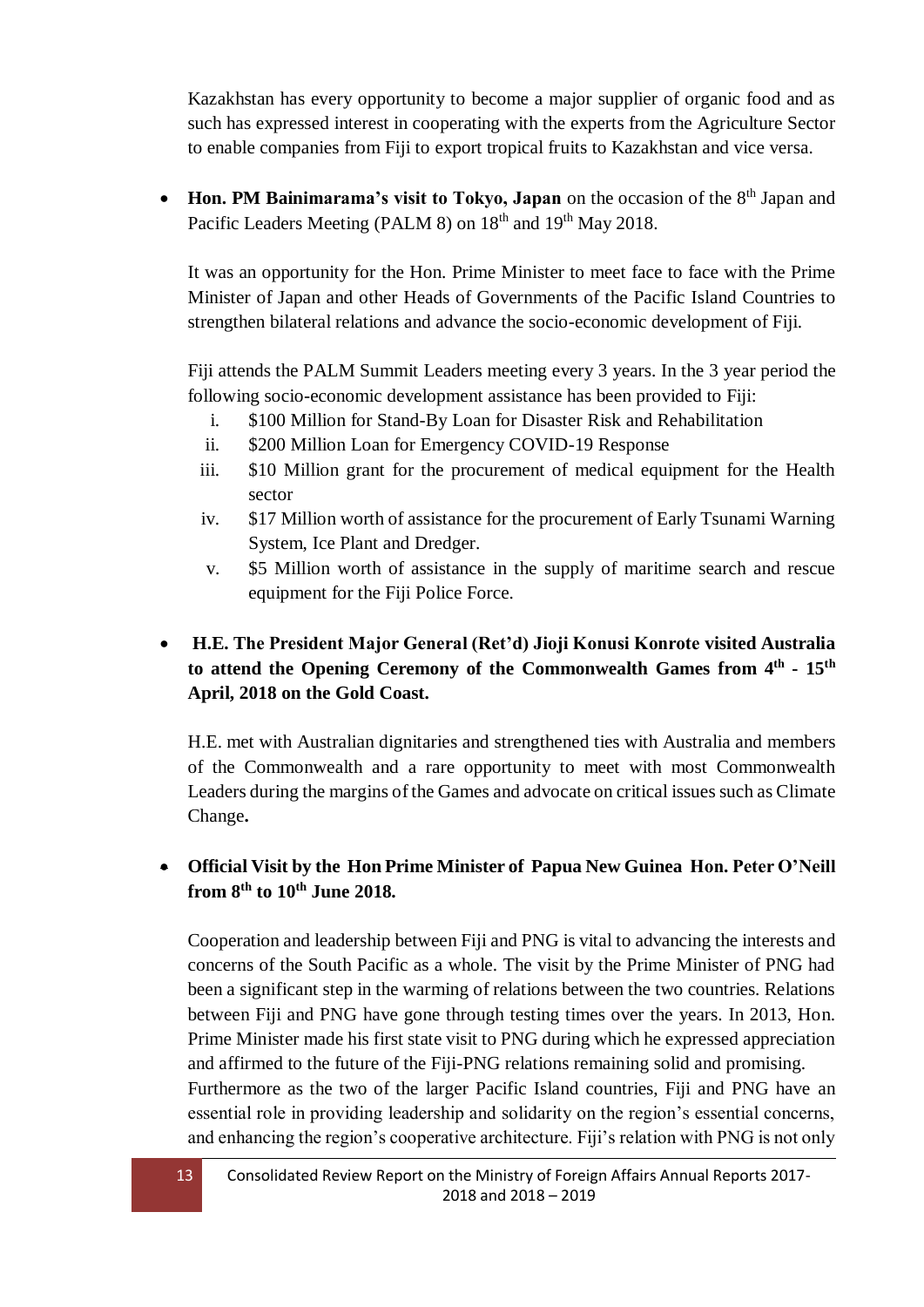bilateral and regional but also sub-regional through the Melanesian Spearhead Group (MSG) given that PNG is currently chair of MSG.

During this visit Fiji and PNG reaffirmed their commitment to enhance their bilateral relations and take it to greater heights through the following:

- i. Approval for an MSG Observer group to Fiji's General Elections in 2018.
- ii. PNG confirmed its support towards Fiji's candidature for the UNHRC Presidency.
- iii. Confirmation of support from PNG on Fiji's COP 23 presidency.
- iv. PNG confirmed its support for PIDF.
- v. PM O'Neil briefed on their preparation for APEC and confirmation on the participation of the Fiji Police Force under the MSG Police Agreement to provide support to the Royal Papua New Guinea Constabulary during APEC.
- vi. Finalise negotiation on a Defence Cooperation with PNG.
- vii. Approval for a PNG Trade Office in Fiji.
- viii. PNG's accession to the new Melanesian Free Trade Agreement (MFTA) 3 and Technical Officials final negotiations on trade pathways for new products.
- ix. MSG Skills Migration Scheme and offer our Fiji Volunteer scheme especially retired Nurses and Teachers.
- x. Discussion on offer for the PNG Chancery at the MSG diplomatic sites in Muanikau, Suva.
- xi. PNG to become full member of the USP.

## **Official Visit of the H.R.H Crown Prince Haakon of Norway from 8th to 9th April 2019.**

*This first-ever visit to Fiji by the Crown Prince is a sign of the soaring partnership between Norway and Fiji. As nations with historic and present ties to oceans and marine resources, Fiji and Norway share a commitment to the protection of our oceans and seas. The visit is anticipated to advance Fiji and Norway's bilateral interests and explore cooperation on issues relating to sustainable development.*

His visit to USP aimed to strengthen co-operations between Pacific Islands to battle mutual challenges on ensuring healthy oceans and fighting climate change.

The effects of climate change are felt in the Southern Hemisphere and in the Northern Hemisphere. Sea levels are rising and cyclones are occurring in the Pacific Islands more frequently than before, more coral reefs are dying. In the North, winters are getting shorter than before and glaciers are getting smaller. The ice in the North is melting which means it leads to the ocean coming up or the ocean rising all over the world.

Norway is a critical partner for Fiji and PSIDS on Oceans. This visit was significant for Fiji as it solidified our on-going cooperation.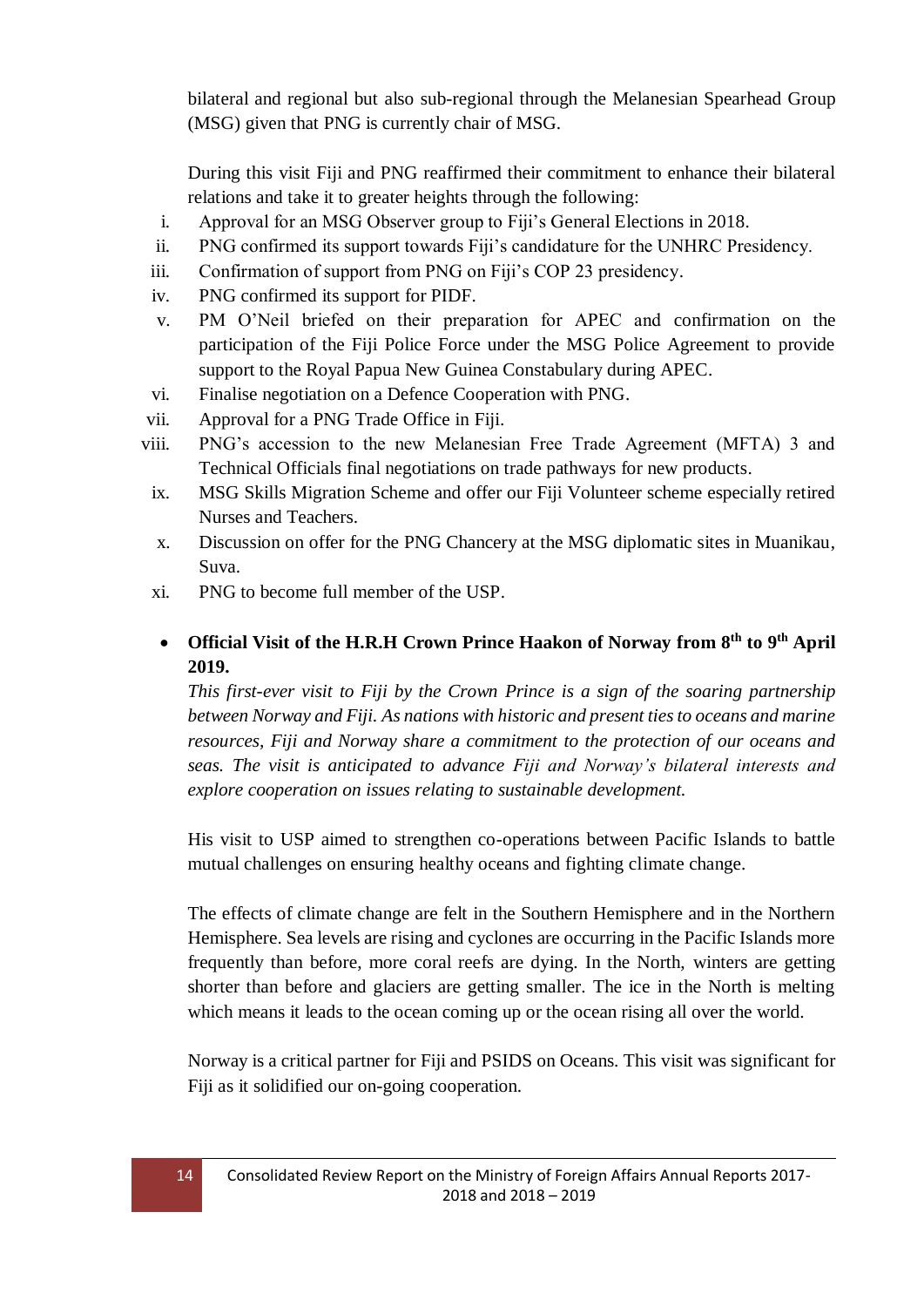Norway-Pacific Oceans-Climate Partnership Science and education partnership between USP and University of Bergen. 24 fully funded PhD scholarships to students from all 12 member nations of the USP, as well as Palau, Federated States of Micronesia and Papua New Guinea.

"This partnership aims to develop world class talent within the PSIDS region. From the platform of a partnership between the best of knowledge, science and technology available at the University of Bergen to great research, analytic and scientific capabilities at the University of the South Pacific; PSIDS Governments look to the emergence of a new world class cohort of Pacific climate and oceans experts".

Fiji and Norway are 2 of the 14 countries that have established the High Level Panel on Sustainable Oceans Economy. The Panel has outlined its commitments for this last decade leading up to 2030. Five critical areas: ocean wealth, ocean health, ocean equity, ocean knowledge and ocean finance. The Ocean Panel commits to deliver on these actions by 2030 or sooner.

Norway has led the world in the establishment of PROBLU – the first dedicated multilateral financing instrument for the development of sustainable blue economy".

## **During Fiji's presidency, effective initiatives such as the Talanoa Dialogue facilitated an inclusive dialogue process that encouraged countries to collectively raise ambition on climate change.**

Collectively raising ambition on climate change - Global climate change has become the collective action problem of our era. In light of Intergovernmental Panel on Climate Change (IPCC) report on climate scenarios, UN Climate Change has made it clear that the 1.5 degree scenario cannot be achieved without 'raising ambition' at different levels of development through joining forces and building consensus at strategic and operational levels, from international to local communities**.**

Implementation of the Paris Agreement requires economic and social transformation, based on the best available science. The Paris Agreement works on a 5- year cycle of increasingly ambitious climate action carried out by countries. By 2020, countries submit their plans for climate action known as Nationally Determined Contributions (NDCs).

In their NDCs, countries communicate actions they will take to reduce their Greenhouse Gas emissions in order to reach the goals of the Paris Agreement. Countries also communicate in the NDCs actions they will take to build resilience to adapt to the impacts of rising temperatures.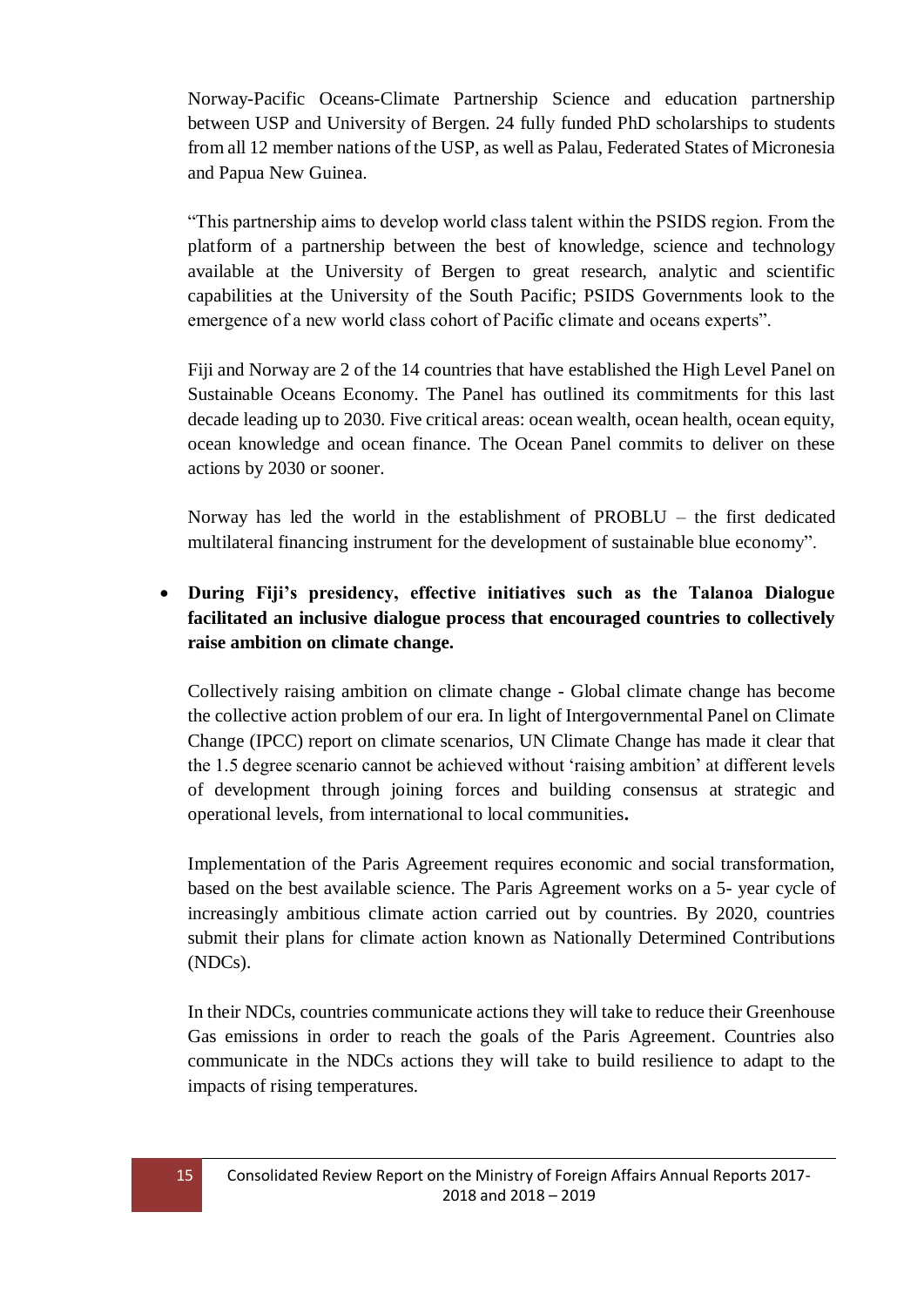Fiji's Talanoa Dialogue is bringing everyone together to a common space and urging into action a Grand Coalition of nations, regions, cities and towns, civil society, labour, the private sector, women and youth and communities of all kinds to work together.

Climate change action needs to be massively increased to achieve the goals of the Paris Agreement. More and more countries, regions, cities and companies are establishing carbon neutrality targets. Zero-carbon solutions are becoming competitive across economic sectors representing 25% of emissions. This trend is most noticeable in the power and transport sectors and has created many new business opportunities for early movers. By 2030, zero-carbon solutions could be competitive in sectors representing over 70% of global emissions.

#### **Collectively raising ambition as a region** -

- i. Fiji has provided leadership amongst the Pacific SIDS through the CAPP process. Fiji has hosted the Climate Action Pacific Partnership (CAPP) Conference prior to the COP 23 in 2017 and thereafter in 2018, 2019. This is an avenue to raise ambition within the Pacific SIDS group.
- ii. Through the NDC Regional Hub, there is a support mechanism for the implementation of NDCs in the Pacific. The Regional Pacific NDC Hub is based in Suva, Fiji, and will provide expertise for developing regional solutions to mitigate global warming and enhance efforts by Pacific islands to adapt to climate change.
- iii. The PSIDS are collectively working together to have a stronger voice at large multilateral platforms. There are initiatives that are undertaken with the assistance of the relevant donor partners e.g. Norway – PSIDS partnership, Ireland – PSIDS scholarship, Commonwealth Blue Charter (Action group on Plastics), Oceans-Pathway Dialogue, etc.

#### **Fiji's membership of the Human Rights Council**

*The Human Rights Council is an inter-governmental body within the United Nations system made up of 47 States responsible for the promotion and protection of all human rights around the globe. Fiji became the first Pacific Island Developing State (PSIDS) to not only become a member of the Human Rights Council (HRC), the world's foremost body in protecting and promoting human right, but also secured the HRC Vice Presidency on 13th October 2018*.

Fiji assumed the seat on the back of a proud 40-year legacy of UN Peacekeeping, the ratification of seven of the core human rights conventions and major positions of global leadership.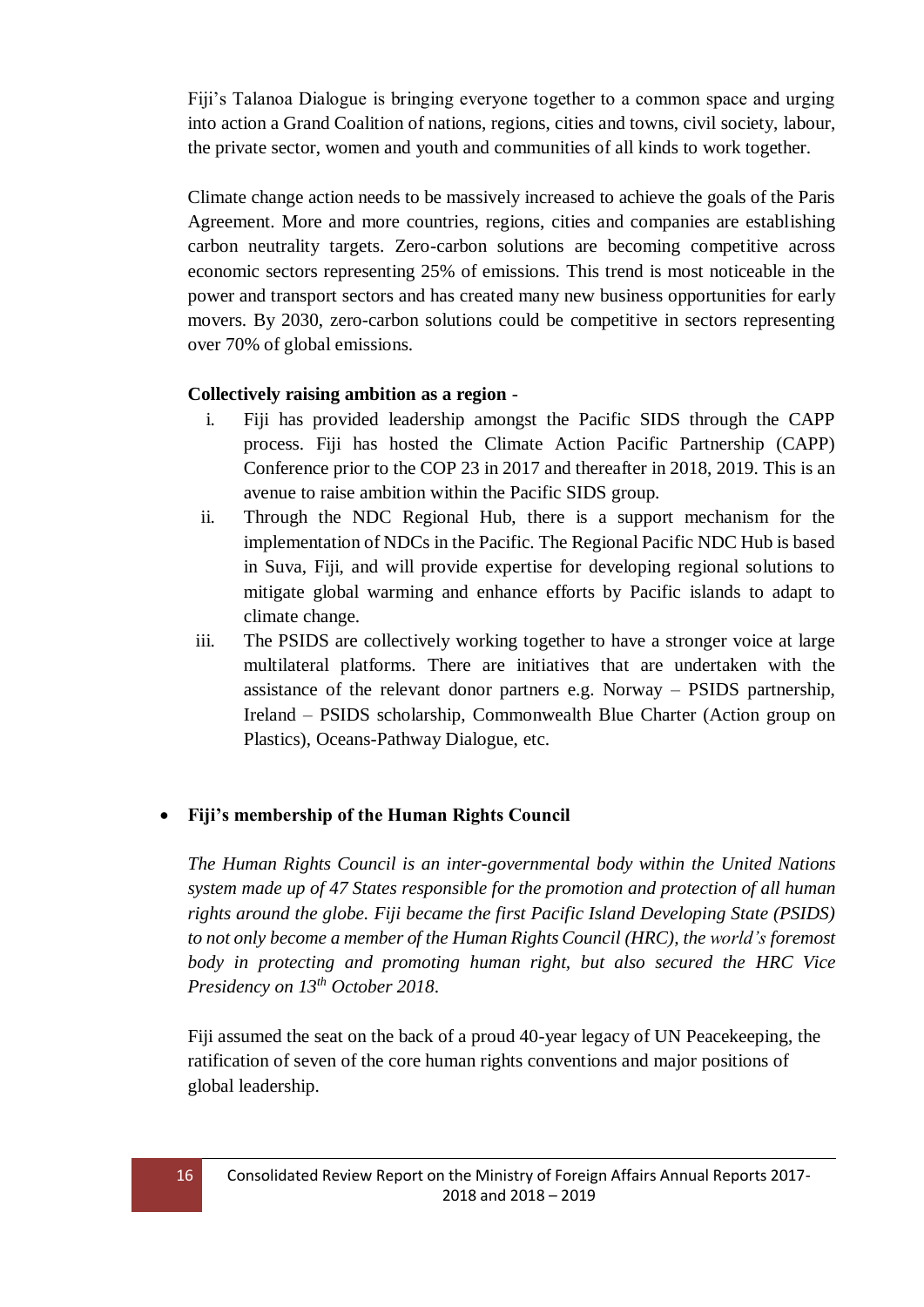These include the presidency of COP23, the co-host of the first ever UN Conference on Oceans, Chair of the G77 Plus China, president of the UN General Assembly and, most recently, the chair of the World Bank Small States Forum.

During the tenure of membership for the term  $2019 - 2021$ , Fiji resolved to voice human rights priorities on Small Island Developing States (SIDS) in the context of challenges unique to the region.

#### **Treaties**

Fiji ratified, signed and acceded to the following treaties and conventions:

- i. Convention on the Rights of Persons with Disabilities(CRPD) 7/6/2017;
- ii. United Nations Convention on Contracts for the International Sale of Goods 7/6/2017;
- iii. United Nations Convention on the Use of Electronic Communications in International Contracts 7/6/2017;
- iv. United Nations Convention against Transnational Organized Crime 19/09/2017;
- v. Protocol to Prevent, Suppress and Punish Trafficking in Persons, Especially Women and Children supplementing the United Nations Convention against Transnational Organized Crime 19/9/2017;
- vi. Protocol against the Smuggling of Migrants by Land, Sea and Air, supplementing the United Nations Convention against Transnational Organised Crime 19/09/2017;
- vii. Protocol against the Illicit Manufacturing of and Trafficking in Firearms, and Components and Ammunition, supplementing the United Nations Convention against Transnational Organized Crime 19/09/2017;
- viii. Treaty on the Prohibition of Nuclear Weapons 20/09/2017;
	- ix. Doha Amendment to the Kyoto Protocol 19/9/2017;
	- x. Amendment of the Trade Related Aspects of Intellectual Property 01/05/2017; and;
	- xi. Protocol of Amendment to insert the WTO Trade Facilitation Agreement into Annex of the WTO Agreement 01/05/2017.

## **Finance**

- The OAG has noted an unreconciled variance of \$3,725,421 exists between the FMIS general ledger balance of \$7,208,398 and the accumulated bank reconciliation balance of \$3,482,977.
- The Overseas Mission's bank accounts facilitated the payment for expenditures of the Mission and record the transfer of funds from Government's Consolidated Fund.
- The variance identified in the Overseas Mission's bank have been recurring for many years and continuing efforts has been undertaken by the Ministry to resolve the matter.
- This has been a longstanding unresolved audit issue for the Ministry.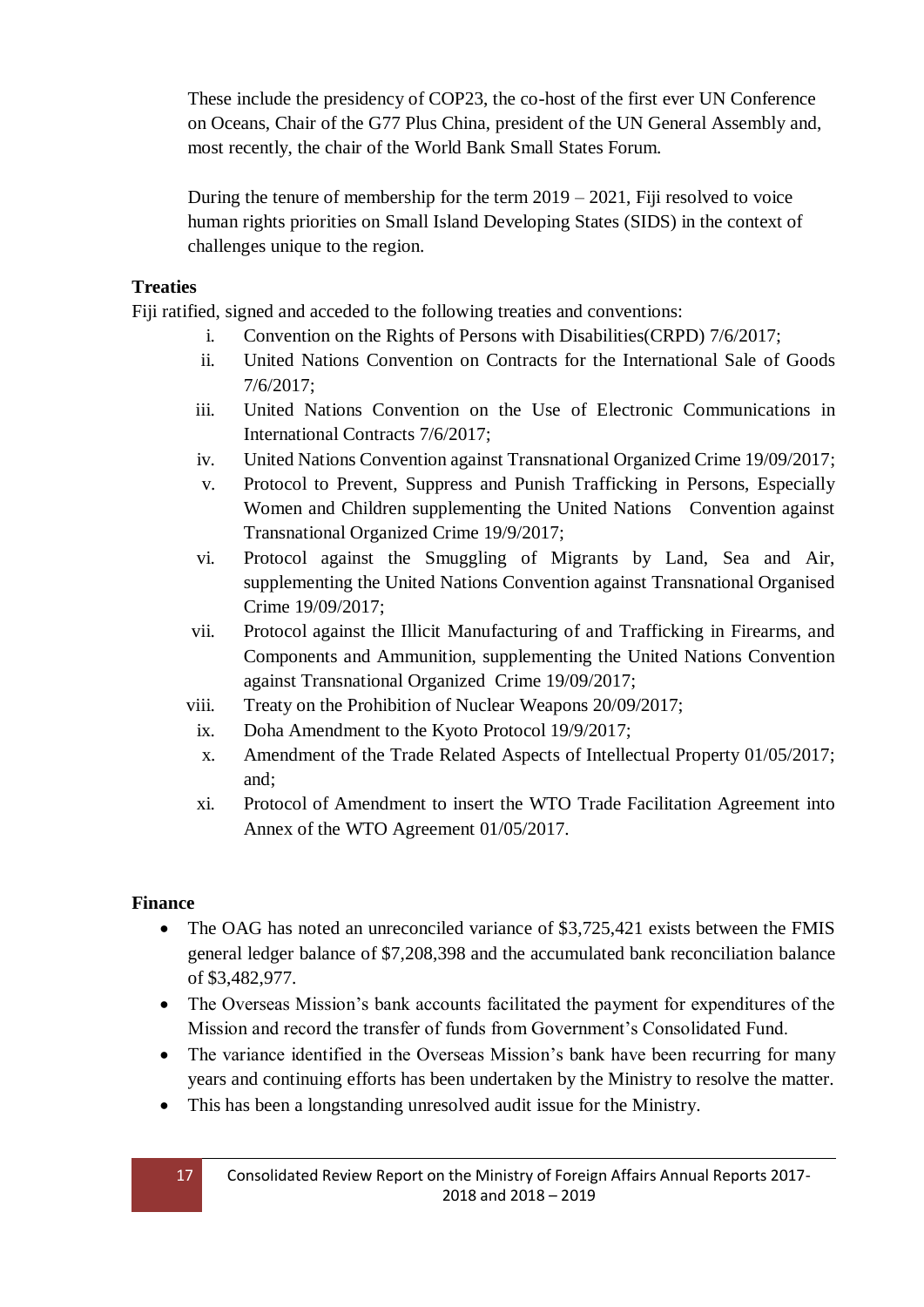- The Ministry in its effort to address the matter has introduced a new posting method which has partially addressed these variances from 2017 onwards. The unreconciled variances referred to herein has been accumulated over the years up to 2017.
- The Ministry has also made its submission to the Ministry of Economy (MoE) to make necessary General Ledger adjustments of these variances to address the issue.
- Discussion with MoE together with OAG is on-going in our effort to address the issue.
- An important point worth noting is that the matter is purely systems related and there is no loss of Government funds involved.

## **Challenges**

The following Operational and Foreign Policy challenges were noted for the reporting period:

- i. Shifting priorities, Managing change on going reforms, Resourcing  $\&$  staff turnover;
- ii. Geopolitical Shifts;
- iii. Developments in Regional and International Relations;
- iv. Managing Country to Country Relations.

The Standing Committee on Foreign Affairs and Defence has fulfilled its mandate approved by Parliament which was to examine the Ministry of Foreign Affairs for the two reporting periods 2017-2018 and 2018-2019. The Committee has conducted its review and formulated the findings with regard to the Ministry's performance. The Committee also took the initiative and opportunity to highlight in its report to Parliament issues that currently challenge the ministry today.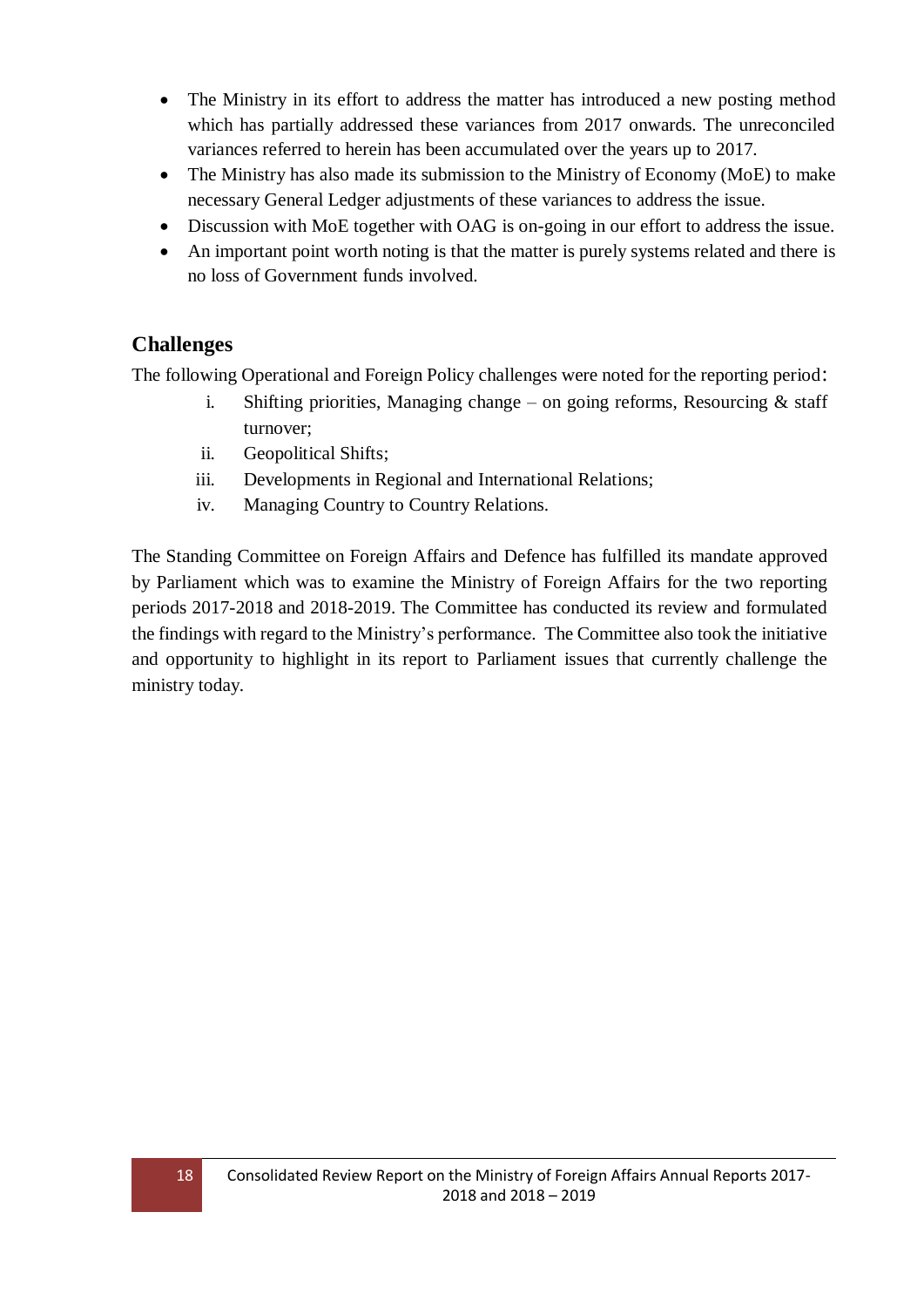## <span id="page-18-0"></span>**2.2 Oral and Written Evidence Received**

The Committee received oral and written submissions from stakeholders and the public as listed in *Appendix A*.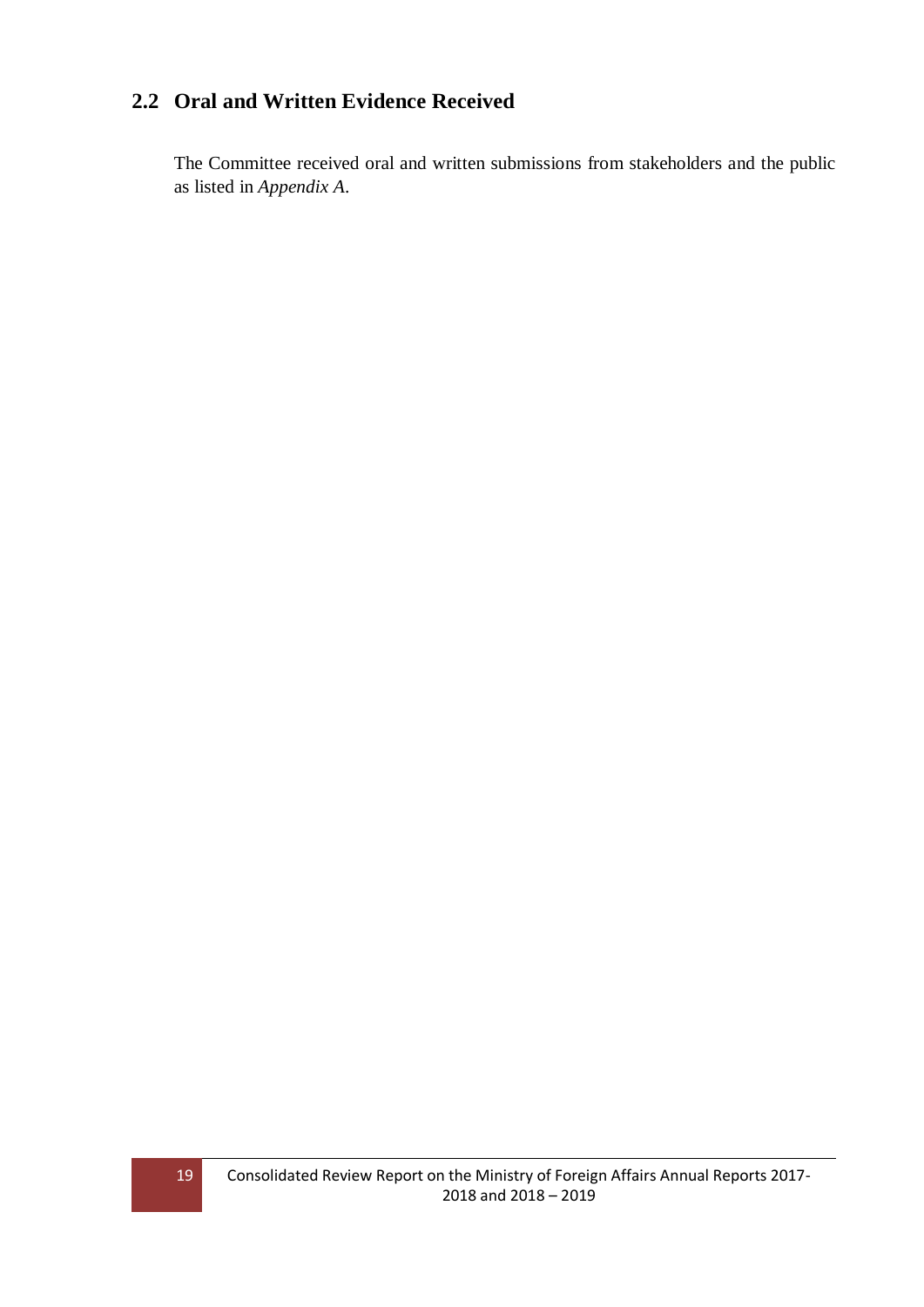### <span id="page-19-0"></span>**3.0 Gender Analysis**

The Ministry in this reporting period has aligned its recruitment and appointment of senior staff and Heads of Mission to SDG 5: Gender Equality recruitments in the Constitution and OMRS system and processes. As an Equal Opportunity Employer, MFA has given young women the opportunity in the Ministry and Foreign Service to advance their career and contribute sustainably in nation building whilst concurrently contributing to global peace and prosperity.

### <span id="page-19-1"></span>**4.0 Conclusion**

The Committee has conducted its review and formulated the findings with regards to the ministry's performance. The Committee also took the initiative to highlight in its report issues that challenge the ministry today. The alignment of the Operational Plan of the Ministry to the Annual Corporate Plan, highlighting costing and key performance indicators (KPI) were major improvements in the reports.

The period 2017-2018 and 2018-2019 was significant to the Ministry of Foreign Affairs because the ministry was the main driver behind the successful completion of the COP 23 Presidency. Further support to the COP 23 Presidency was provided by other government departments and development partners.

In conclusion the Ministry of Foreign Affairs has played an essential and critical role in putting Fiji at centre stage of the global effort to address issues of climate change.

The Committee commends the report to Parliament.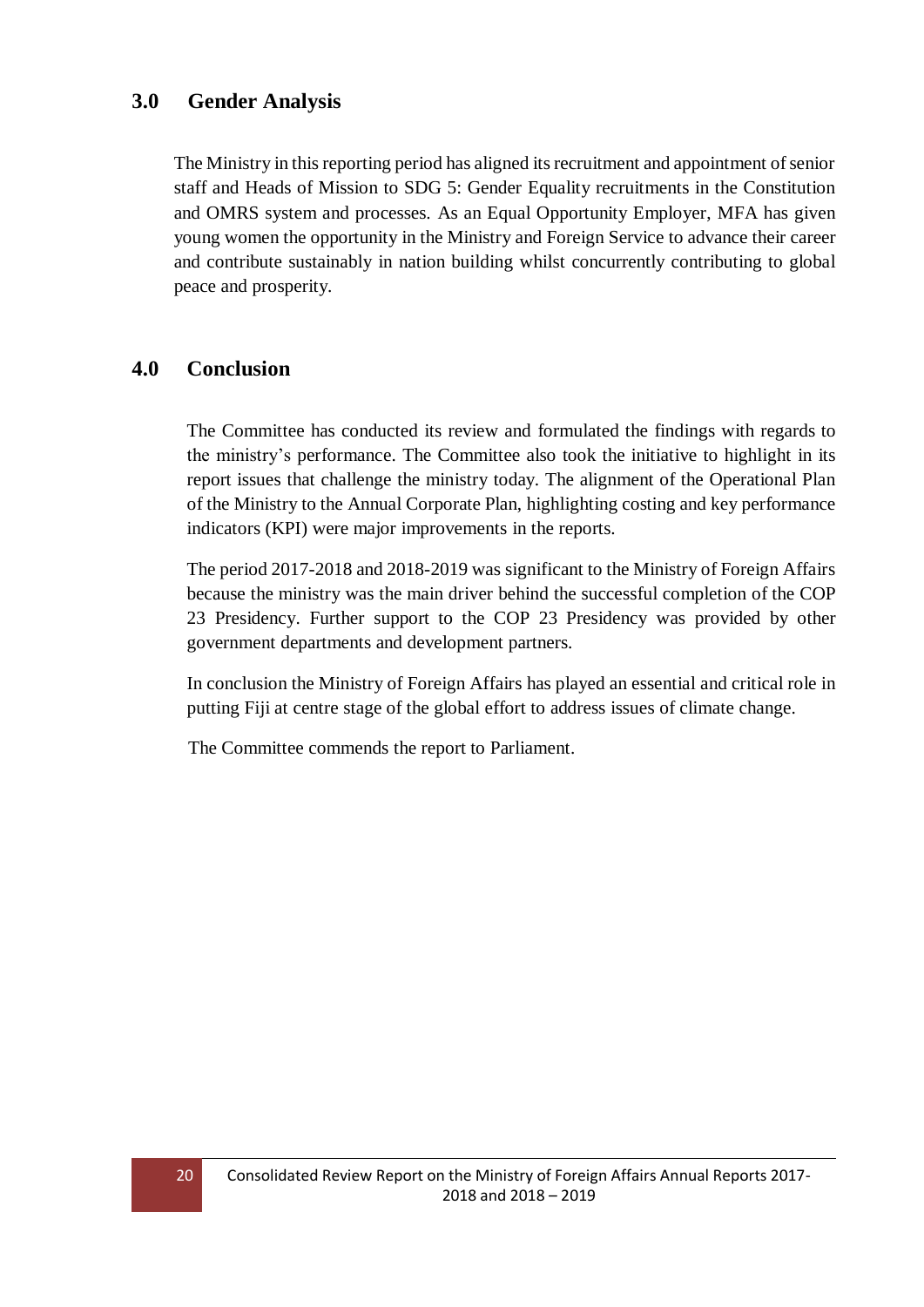<span id="page-20-0"></span>**5.0 Members' Signature**

**……………………………..**

**Hon. Alexander O'Connor Chairperson**

**……………………… Hon. Dr. Salik Govind Deputy Chairperson**

**Hon, Pio Tikoduadua** Member

 $\sqrt{\sigma}$ ca

Rue Sur

**………………………. ……………………………**

**Hon. Selai Adimaitoga Hon. Adi Litia Qionibaravi**

**Member Member**